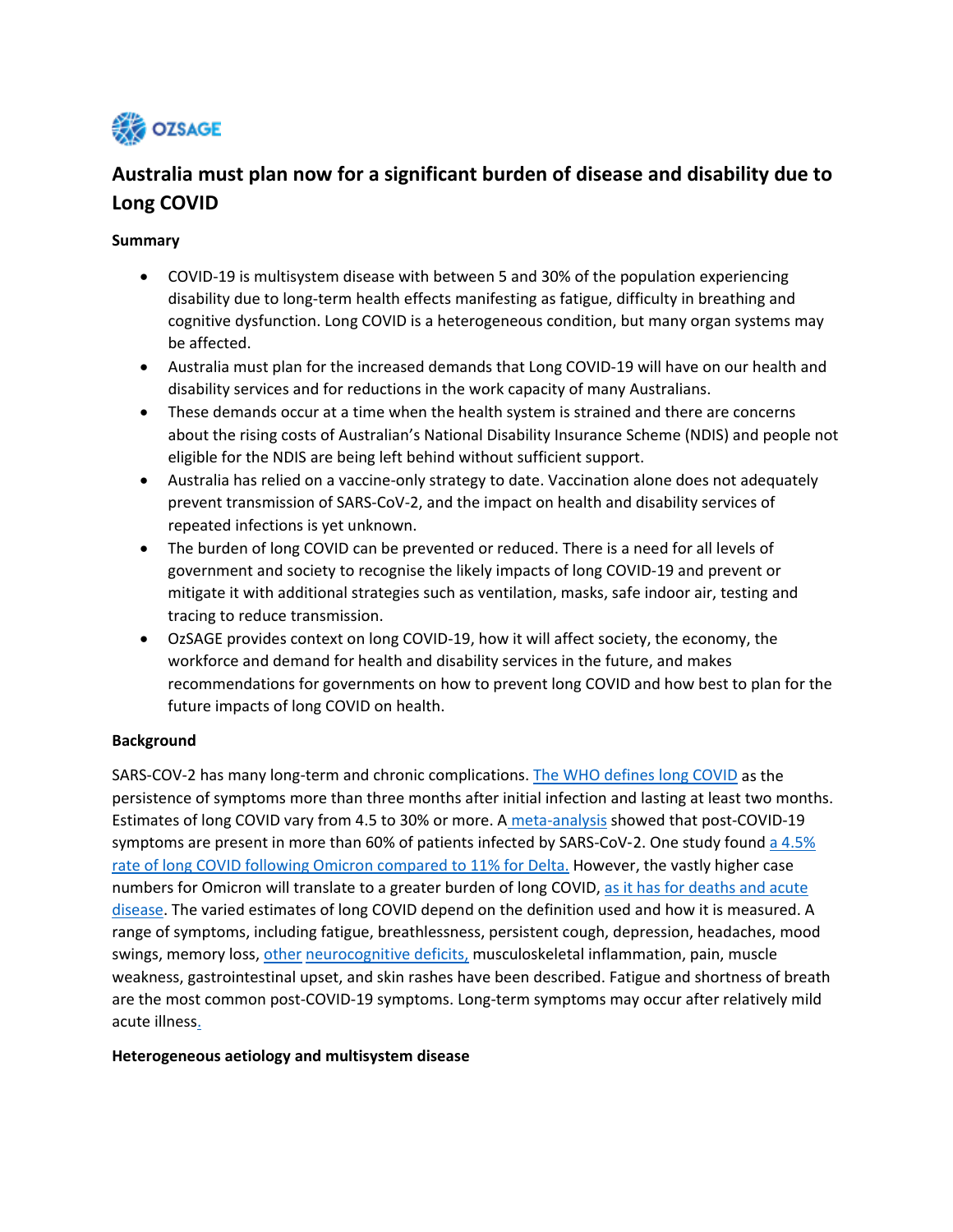The SARS-CoV-2 [virus can persist in almost any organ](https://assets.researchsquare.com/files/rs-1139035/v1_covered.pdf?c=1640020576) of body after the initial infection, and can cause [a](https://www.science.org/content/article/what-causes-long-covid-three-leading-theories)  [range of complications](https://www.science.org/content/article/what-causes-long-covid-three-leading-theories) in the lungs, heart, blood vessels, brain and immune system. It can impair the [immune system](https://www.nature.com/articles/s41392-021-00749-3#citeas) after infection. In addition, for at least a year after the initial infection, there is a [doubled risk of heart attacks,](https://www.nature.com/articles/s41591-022-01689-3) strokes, cardiac arrest and blood clots. Other complications include [metabolic, rheumatological, Intestinal, dermatological and endocrine disorders, including an increased](https://www.nature.com/articles/s41591-022-01840-0)  [risk of diabetes.](https://www.nature.com/articles/s41591-022-01840-0) Damage to organ systems has been found even in people with mild infection. Six months after infection, people with break through infection have a 1.75 times higher risk of death [and a 1.5 times higher risk of post-acute sequelae. Vaccination may reduce long term complications](https://www.nature.com/articles/s41591-022-01840-0) by 15%.

#### **Australia's vaccine-only strategy will lead to mass infection, reinfection and a chronic disease burden**

Available vaccines prevent hospitalization and death, but do not protect well against infection. Omicron infection confer[s low protection against reinfection,](https://www.science.org/doi/10.1126/science.abq1841) so reinfection is expected. The national strategy to date has assumed mass infection is inevitable and aimed only for prevention of death and severe disease. OzSAGE believes this is a mistake and recommend [reduction of infection](https://ozsage.org/live-more-safely-with-covid/) to prevent future mass chronic disease and disability. Australia has relied on a vaccine-only strategy, yet [rates of](https://www.health.gov.au/initiatives-and-programs/covid-19-vaccines/numbers-statistics)  [vaccination are sub-optimal for the third dose and in children.](https://www.health.gov.au/initiatives-and-programs/covid-19-vaccines/numbers-statistics) A [vaccine-plus strategy](https://ozsage.org/ventilation-and-vaccine-plus/) that includes investment in testing, tracing, masks and ventilation can reduce the mass infection we currently face. By [February 2022 alone, over 17% of Australians were infected,](https://kirby.unsw.edu.au/news/national-antibody-study-confirms-covid-19-cases-higher-reported) far higher than officially reported cases. Mass infection and unchecked spread of SAR-CoV-2 could lead to mass disablement among Australians. If we assume the best-case scenario for Australia (that 4.5% of people will develop long COVID) and if almost everyone becomes infected in the next year or two, we could be looking at over 1 million people suffering long COVID. This could be double or more at higher prevalence of long COVID. The impacts of long COVID will likely fall disproportionately on those at higher risk and with less access to health care – older Australians, regional rural and remote Australians, First Nations' people, people with disabilities and those from lower socioeconomic groups. Whil[e older people](https://www.cdc.gov/mmwr/volumes/71/wr/mm7121e1.htm#T1_down) are more likely to experience postacute complications, children are also vulnerable. Th[e Covid-19 Schools infection Survey England: Long](https://www.ons.gov.uk/peoplepopulationandcommunity/healthandsocialcare/conditionsanddiseases/bulletins/covid19schoolsinfectionsurveyengland/march2022/pdf)  [Covid and Mental Health reported in March 2022 that 2%](https://www.ons.gov.uk/peoplepopulationandcommunity/healthandsocialcare/conditionsanddiseases/bulletins/covid19schoolsinfectionsurveyengland/march2022/pdf)**Error! Hyperlink reference not valid.** of primary school pupils and 5% secondary school pupils had experienced long COVID. The long term generational impacts may be significant.

#### **Workforce and economic implications**

Australian Bureau of Statistic data shows an [increase in the number of people working fewer hours](http://www.abs.gov.au/articles/insights-hours-worked-may-2022) due to continued disruption from the Omicron variant and influenza between April and May 2022. The number of people working fewer hours due to their own illness in May 2022 (780,500 people) was the highest level recorded during the pandemic. In addition to acute illness disrupting the workforce, longer term effects are already being seen due to long COVID.

Data from overseas provides evidence of mass disablement occurring when Covid-19 infection spreads unchecked. The Census Bureau in USA, surveys 60,000-household on behalf of the Bureau of Labor Statistics shows [13% increased cognitive disability \(having trouble concentrating, remembering or](https://www.bloomberg.com/opinion/articles/2022-06-15/long-covid-is-showing-up-in-the-employment-data)  making decisions) [in April/May 2022 average compared with January/February 2020 average](https://www.bloomberg.com/opinion/articles/2022-06-15/long-covid-is-showing-up-in-the-employment-data). [A large US](https://www.cdc.gov/mmwr/volumes/71/wr/mm7121e1.htm#T1_down)  [study](https://www.cdc.gov/mmwr/volumes/71/wr/mm7121e1.htm#T1_down) found one in five COVID-19 survivors aged 18–64 years and one in four survivors aged ≥65 years experienced at least one post-acute condition attributable to previous COVID-19[. Around 2.0 million](https://www.ons.gov.uk/peoplepopulationandcommunity/healthandsocialcare/conditionsanddiseases/bulletins/prevalenceofongoingsymptomsfollowingcoronaviruscovid19infectionintheuk/1june2022)  [people in the UK \(3.1% of the population\)](https://www.ons.gov.uk/peoplepopulationandcommunity/healthandsocialcare/conditionsanddiseases/bulletins/prevalenceofongoingsymptomsfollowingcoronaviruscovid19infectionintheuk/1june2022) were experiencing self-reported long COVID as of 1 May 2022,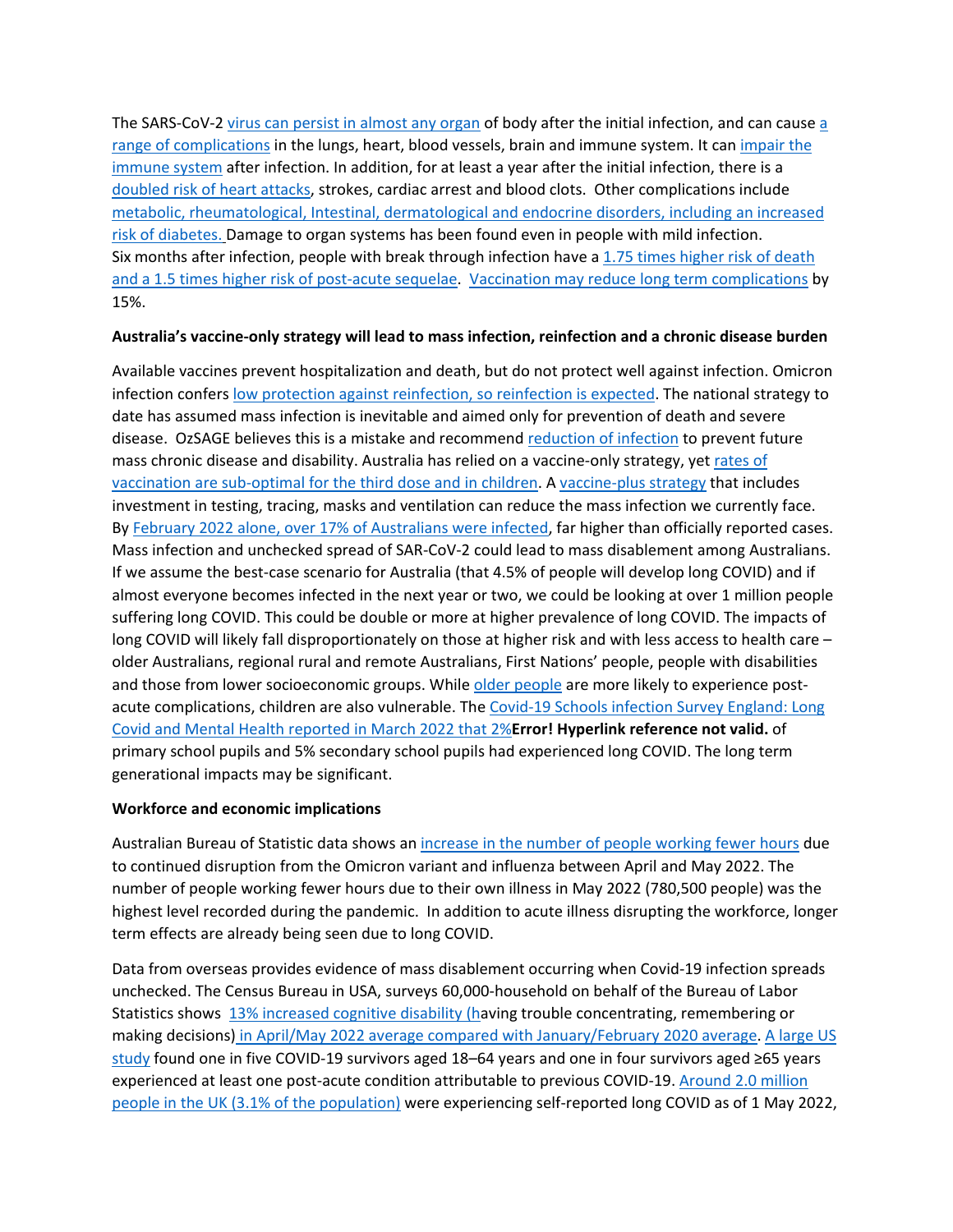and around 398,000 (20%) reported that their ability for day-to-day activities had been "limited a lot". In the UK, levels of disablement following infection are affecting the workforce  $-$  [a quarter of employers](https://www.ft.com/content/33444f29-bab1-4655-85b5-c0b1f68d9653) report that long COVID is a major cause of workplace absence.

Furthermore, problems with cognition, sudden cardiac or neurologic events have implications fo[r safety](https://osha.europa.eu/sites/default/files/2022-05/Longterm_health_effects_COVID-19_Discusion_paper.pdf)  [critical](https://osha.europa.eu/sites/default/files/2022-05/Longterm_health_effects_COVID-19_Discusion_paper.pdf) and business process-critical tasking. For example, in roles such as commercial vehicle drivers, surgeon, police or key critical organizational management, catastrophic outcomes can occur due to direct and indirect Covid-19 illness.

We do not know yet the longer-term impacts of COVID-19 on economic participation because of people being unable to work or having reduced capacity to work. However, given the international evidence and the ongoing impacts of the pandemic, it is likely that future claims for income support through the disability support pension and unemployment benefits will rise.

The significant proportion of individuals experiencing symptoms for the foreseeable future as a consequence of their contracting Covid-19, will impact resourcing for Workers' Compensation Claims. Insurers affected include those funded privately, but large numbers of staff, particularly those working for government, are covered under insurance funded by public treasuries. There are therefore serious considerations for state Treasuries in their insurer exposures.

#### **Implications for the health system, the NDIS and disability supports**

Withou[t a Vaccine-Plus strategy](https://ozsage.org/ventilation-and-vaccine-plus/) including safe indoor air, masks, testing and tracing, and widespread access to anti-virals, Australia is likely to see large increase in the prevalence of chronic illness and disability related to COVID-19. This will place considerable pressure on our already stretched health, rehabilitation and disability services and supports.

These pressures occur at a time when th[e health system is chronically over-burdened](https://7news.com.au/news/public-health/nsw-hospitals-struggled-amid-omicron-surge-c-7165661) by COVID-19, and there are concerns about the [costs of the NDIS](chrome-extension://efaidnbmnnnibpcajpcglclefindmkaj/https:/www.dss.gov.au/sites/default/files/documents/01_2022/review-ndia-actuarial-forecast-model-and-drivers-scheme-costs.pdf) due to higher demand than the original modelling by the [Productivity Commission](https://www.pc.gov.au/inquiries/completed/disability-support/report) suggested. To be [eligible for the NDIS](https://ourguidelines.ndis.gov.au/home/becoming-participant/applying-ndis/do-you-meet-disability-requirements/does-your-impairment-substantially-reduce-your-functional-capacity) someone needs to be less than 65 years at entry to the Scheme and have a permanent disability that substantially reduces their functional capacity or ability to undertake activities in one of the following areas: communication, self-care, learning, mobilising, and self-management. It is clear that long COVID can affect functioning across all of these areas. People with disability who do not meet these criteria are meant to receive services and supports through other systems (referred to as Tier 2) across all levels of government however there is widespread acknowledgement that these services have not been available as States and Territories and the Commonwealth have [directed funding to the NDIS.](https://www.abc.net.au/news/2022-05-18/australians-not-on-ndis-forgotten/101072632) This means that people with fluctuating disabilities, including psychosocial disability, have often missed out on supports sometimes resulting in a deterioration in their functional capacity potentially seeing them require NDIS funding down the track.

Long COVID may put additional upward pressure on the NDIS in two ways: a deterioration in functioning of people who are already on the NDIS and new entrants to the scheme who develop significant, permanent disability due to long COVID and require individual packages for equipment, therapy, personal care and other supports. Many people with long COVID will not be eligible for NDIS, at least initially. However, these people will still require support from rehabilitation, health and non-NDIS funded disability services. A substantial burden of chronic disease will likely impact the health system in the coming years. Prevention of COVID and investment in these services will be critical to improve or prevent deterioriation in functioning to prevent future reliance on the NDIS.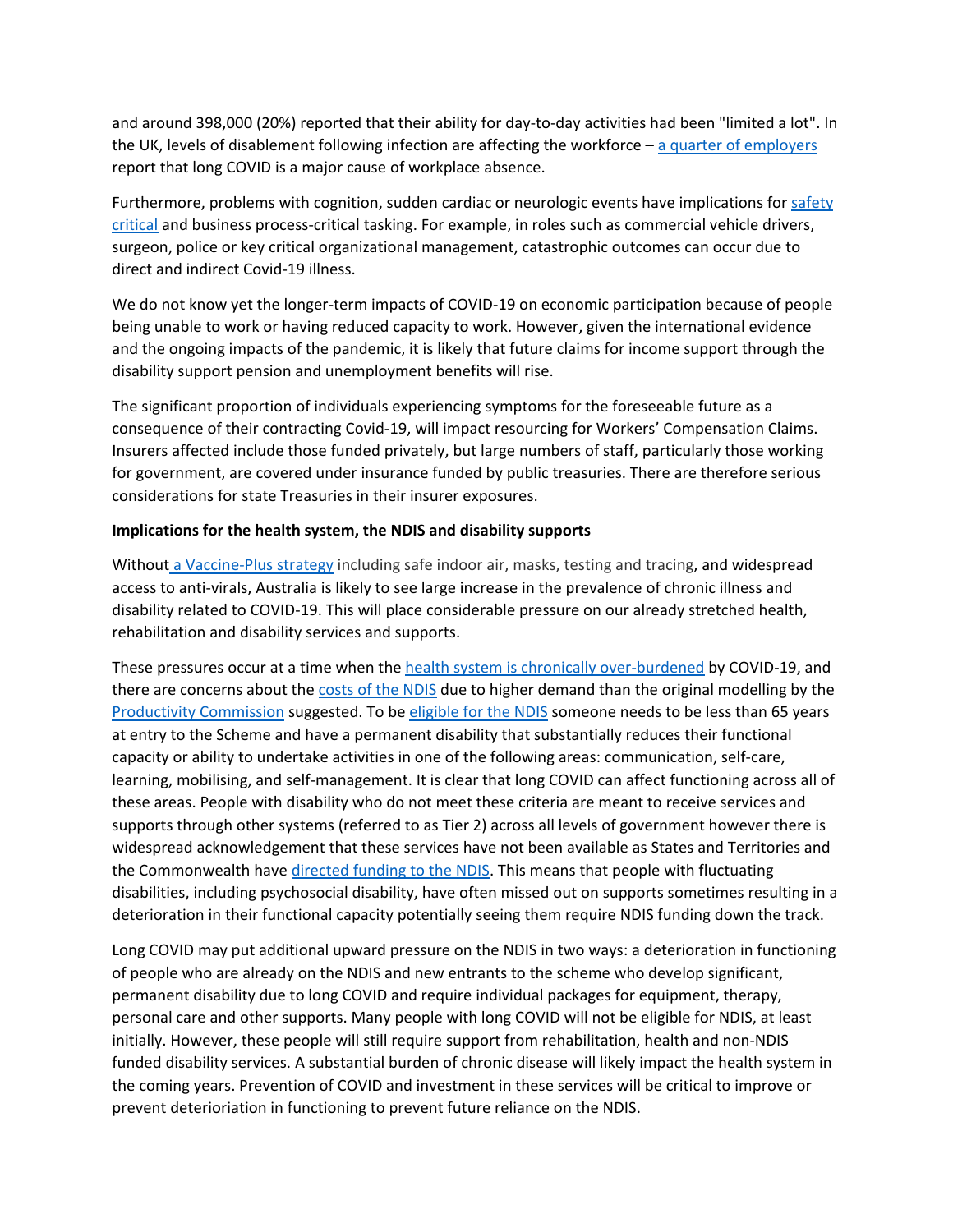# **Recommendations**

- **Prevention** of SARS-CoV-2 infection through all means possible is essential to reduce the longterm burden of disease and disability from COVID-19. This includes renewed efforts to raise the rates of 3<sup>rd</sup> and 4<sup>th</sup> dose boosters, and to increase vaccination rates in children. A Vaccine-Plus strategy includes safe indoor air, masks, testing and tracing, which will all reduce transmission. The combined effects of these can substantially reduce disease burden of COVID-19 and long COVID. [See specific OzSAGE advice](https://ozsage.org/media_releases/) for these.
- **Treatment** broader, affordable and equitable access to antivirals to decrease viral load and hasten recovery [may reduce long term complications.](https://www.abc.net.au/news/2022-06-04/sa-long-covid-treatments/101123620)
- **We recommend the government urgently conduct modelling** to assess the likely impact of long COVID on the job capacity of Australian workers, the health system, the NDIS and other disability services, and the likely demands on income support due to disability caused by long COVID. This should test best and worst-case estimates of long-term disease and disability to inform planning for the future.
- **Raising awareness** and acknowledgment of Long COVID and the spectrum of post-acute complications for patients and health care providers. Employers should also be made aware of the potential for increasing numbers of employees dealing with long COVID and plan for workforce issues.
- **Clinical pathways** and clinical decision support tools for GPs should be established for assessment, investigations and specialist referral. This includes protocols on specific diagnostics for abnormalities not detected by routine tests (pulmonary, microclots, myocarditis).
- **Education for employers and organizations on pathways for medical fitness for work review and extended sick leave** for staff**.** Occupational physicians and general practitioners with occupational interest (involving occupational therapists and neuropsychologists if needed) can clarify if an individual who complains of symptoms or is making significant errors, is capable of safe work or identify what supports are needed to maintain their role safely. The doctors can also help clarify treatment plan and the prognosis and support for return from extended sick leave if needed.
- **Infrastructure to manage burden of chronic illness** (specialised long COVID clinics, and health system planning for the increased burden of chronic cardiac, respiratory and other complications). Ensure specialised clinics are accessible to disadvantaged groups. This could be achieved by strategies such as outreach programs through existing health networks, upskilling regional health practitioners and ongoing support for telehealth MBS item numbers.
- **Commonwealth and State and Territory governments need to plan for the potential increased demand for disability services including the NDIS in coming years** . Investments should then be directed to supporting people who are disabled by long COVID to receive the necessary services and support through the health system, rehabilitation, tier 2 disability supports, and the NDIS if they experience significant and permanent disablement.
- **Support for people who are unable to work or have reduced work capacity due to long COVID.**  Consideration of expansion of Job Access Disability support with workplace accommodations including promoting flexible working conditions, rehabilitation services, incentives for employers to accommodate workers disabled by COVID-19 (such as subsidisation of work from home equipment, supernumerary work placement) and income support for people reduced work capacity due to long COVID.